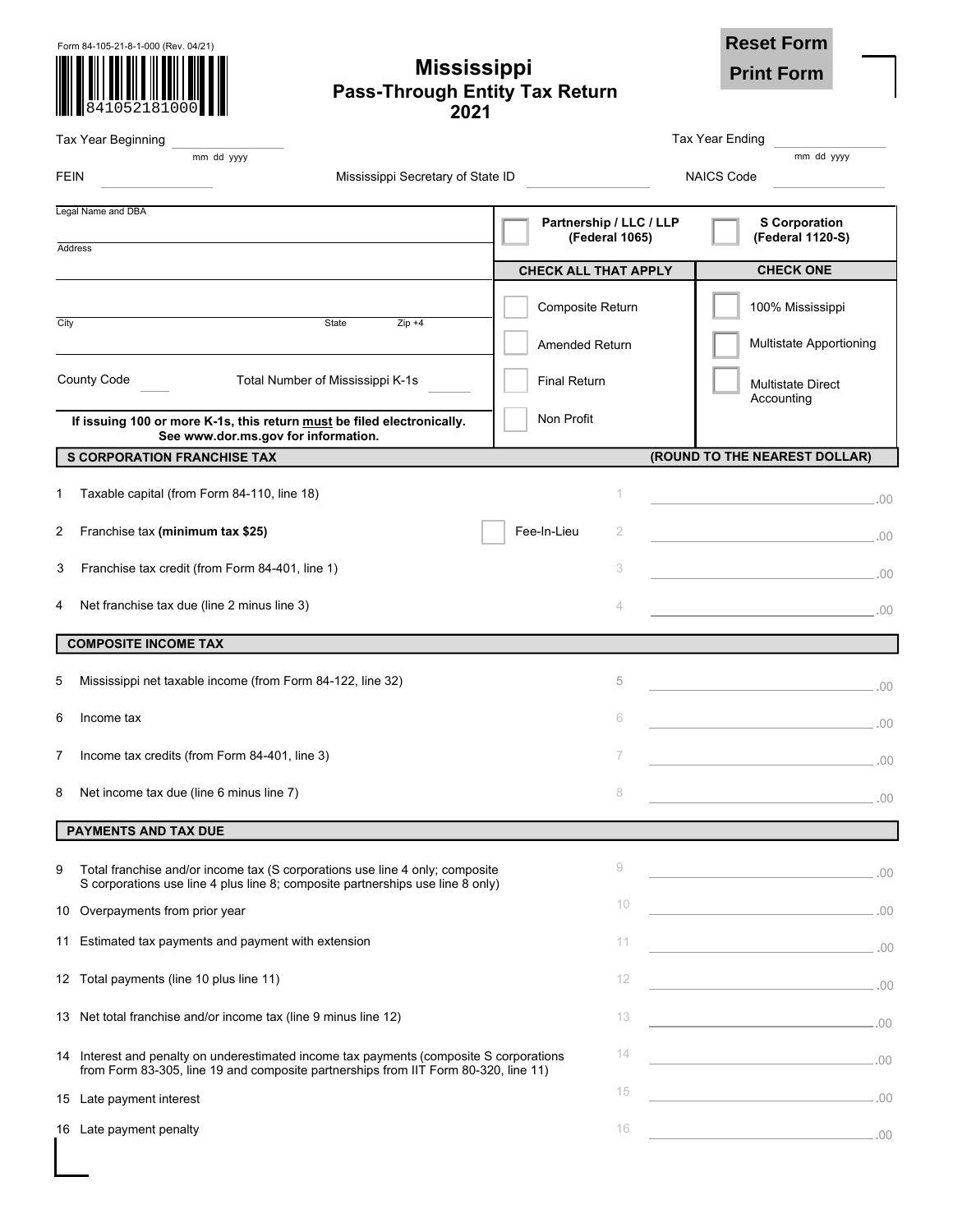

# **Mississippi Pass-Through Entity Tax Return 2021**

FEIN

|   | 17 Late filing penalty (minimum income tax penalty \$100)                                                                                                                                                                                                                                   | 17<br>the control of the control of the control of<br>$-00 -$                |
|---|---------------------------------------------------------------------------------------------------------------------------------------------------------------------------------------------------------------------------------------------------------------------------------------------|------------------------------------------------------------------------------|
|   | 18 <b>Total balance due</b> (if line 9 is larger than line 12, add line 13 through line 17)                                                                                                                                                                                                 | 18<br>.00                                                                    |
|   | 19 Total overpayment (if line 12 is larger than line 9 plus line 14, subtract line 9 and line 14<br>from line 12)                                                                                                                                                                           | 19<br>$\sim$ 00.                                                             |
|   | 20 Overpayment credited to next year (from line 19)                                                                                                                                                                                                                                         | 20<br>$\sim$ 00.                                                             |
|   | 21 Overpayment to be refunded (line 19 minus line 20)                                                                                                                                                                                                                                       | 21<br><u> 1980 - Johann Barn, mars an t-Amerikaansk kommunister (</u><br>.00 |
|   | See instructions for electronic payment options or attach payment voucher, Form 84-300, with check or money order for balance due.                                                                                                                                                          |                                                                              |
|   | <b>PART I: ENTITY INFORMATION</b>                                                                                                                                                                                                                                                           |                                                                              |
| 1 | If final return, enter reason and date effective:                                                                                                                                                                                                                                           | Date                                                                         |
| 2 | If the entity has been sold, merged, incorporated, or elected to become a Qualified Sub-Chapter S Subsidiary (QSSS), or converted to a Single-<br>Member LLC (SMLLC), complete the following: Name, address and FEIN of the new existing corporation, parent of QSSS or owner of the SMLLC: | <b>FEIN</b>                                                                  |
| 3 | Mississippi Correction<br><b>Federal Correction</b><br>If amended return, check reason.                                                                                                                                                                                                     | Other                                                                        |
| 4 | If a partnership or LLC, has a federal election been made to file as a corporation?                                                                                                                                                                                                         | Yes<br>No                                                                    |
| 5 | If the company has been audited, what year(s) are involved?<br>Check if the company has been audited by the IRS.                                                                                                                                                                            |                                                                              |
| 6 | Principal business activity in Mississippi<br>6a                                                                                                                                                                                                                                            | County location in Mississippi                                               |
| 7 | Principal product or service in Mississippi                                                                                                                                                                                                                                                 |                                                                              |
| 8 |                                                                                                                                                                                                                                                                                             |                                                                              |

### **PART lI: PASS-THROUGH ENTITY SCHEDULE**

List all pass-through entities in Mississippi that the S corporation / Partnership invested in during the tax year. Attach additional schedule(s), Form 84-105, page 4, if needed.

| <b>ENTITY NAME</b> | <b>FEIN</b> | <b>ADDRESS</b> | <b>ENTITY TYPE</b> |
|--------------------|-------------|----------------|--------------------|
|                    |             |                |                    |
|                    |             |                |                    |
|                    |             |                |                    |
|                    |             |                |                    |
|                    |             |                |                    |
|                    |             |                |                    |
|                    |             |                |                    |

Page 2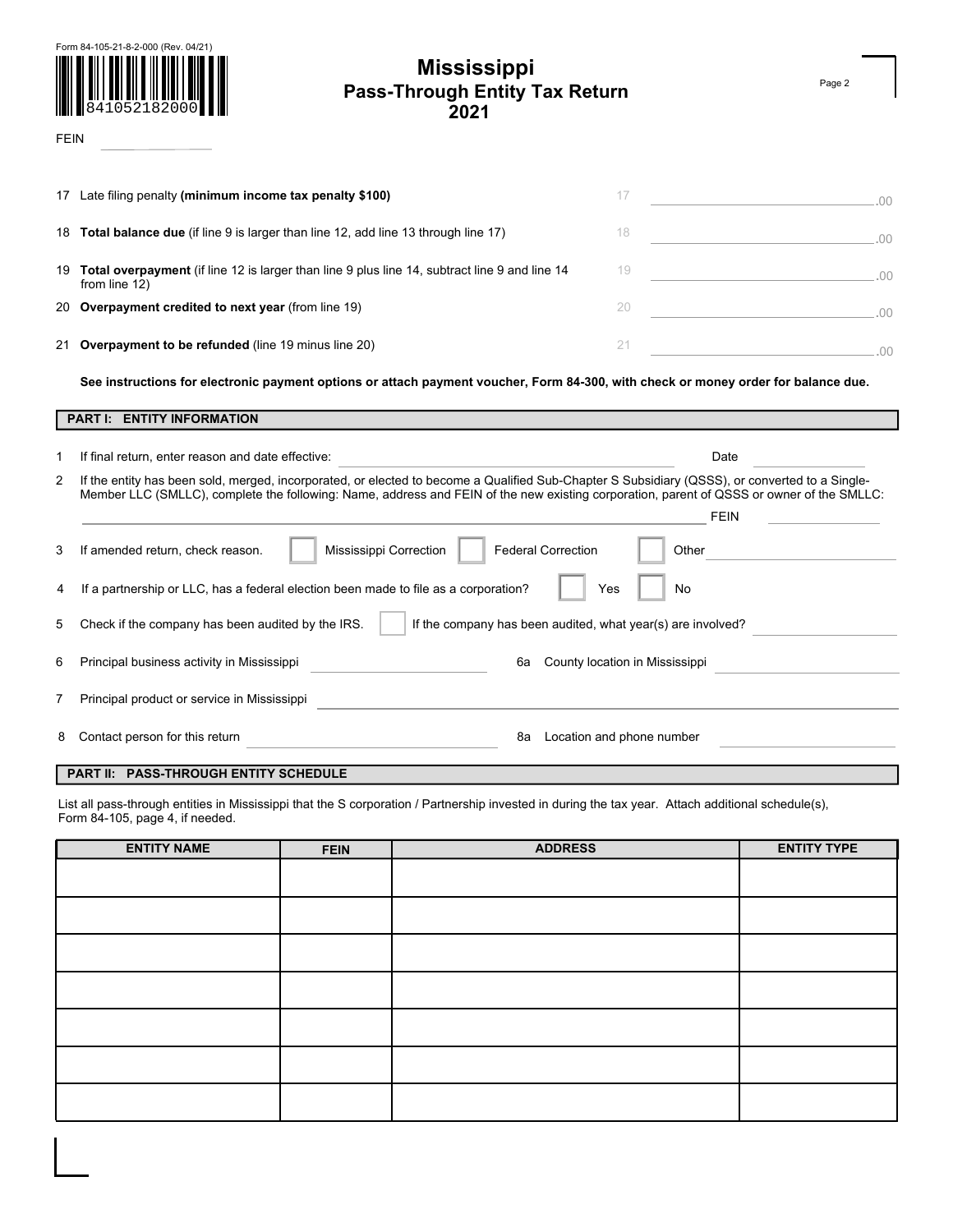

# **Pass-Through Entity Schedule Mississippi 2021**

FEIN

## **PART lII Q-SUBS/DISREGARDED ENTITY SCHEDULE**

List all qualified subchapter S subsidiaries (Q-Subs) and/or disregarded entities. Attach additional schedule(s), Form 84-105, page 4, if needed.

| <b>ENTITY NAME</b> | <b>FEIN</b> | <b>ADDRESS</b> | <b>MISSISSIPPI OPERATIONS</b><br>(Y/N) |
|--------------------|-------------|----------------|----------------------------------------|
|                    |             |                |                                        |
|                    |             |                |                                        |
|                    |             |                |                                        |
|                    |             |                |                                        |
|                    |             |                |                                        |
|                    |             |                |                                        |
|                    |             |                |                                        |
|                    |             |                |                                        |
|                    |             |                |                                        |
|                    |             |                |                                        |

### **PART IV ENTITY OFFICER INFORMATION**

List the owners, officers, directors, or partners who have a responsibility in the fiscal management of the organization.

| <b>OFFICER NAME AND TITLE</b> | <b>SSN</b> | <b>ADDRESS</b> | <b>OWNERSHIP</b><br><b>PERCENTAGE</b> |
|-------------------------------|------------|----------------|---------------------------------------|
|                               |            |                |                                       |
|                               |            |                |                                       |
|                               |            |                |                                       |
|                               |            |                |                                       |

**Check box if return may be discussed with preparer.**

**I declare, under penalties of perjury, that I have examined this return and accompanying schedules and statements, and to the best of my knowledge and belief, this is a true, correct and complete return. Declaration of preparer (other than taxpayer) is based on all information of which preparer has any knowledge.** 

| Officer Signature and Title |                     | Date                  | <b>Business Phone</b> |       |          |
|-----------------------------|---------------------|-----------------------|-----------------------|-------|----------|
|                             |                     |                       |                       |       |          |
| Paid Preparer Signature     | Date                | Paid Preparer Address |                       |       |          |
|                             |                     |                       |                       |       |          |
| Paid Preparer PTIN          | Paid Preparer Phone | City                  |                       | State | Zip Code |

 **Mail Return To: Department of Revenue P.O. BOX 23191 Jackson, MS 39225-3191** 

Page 3